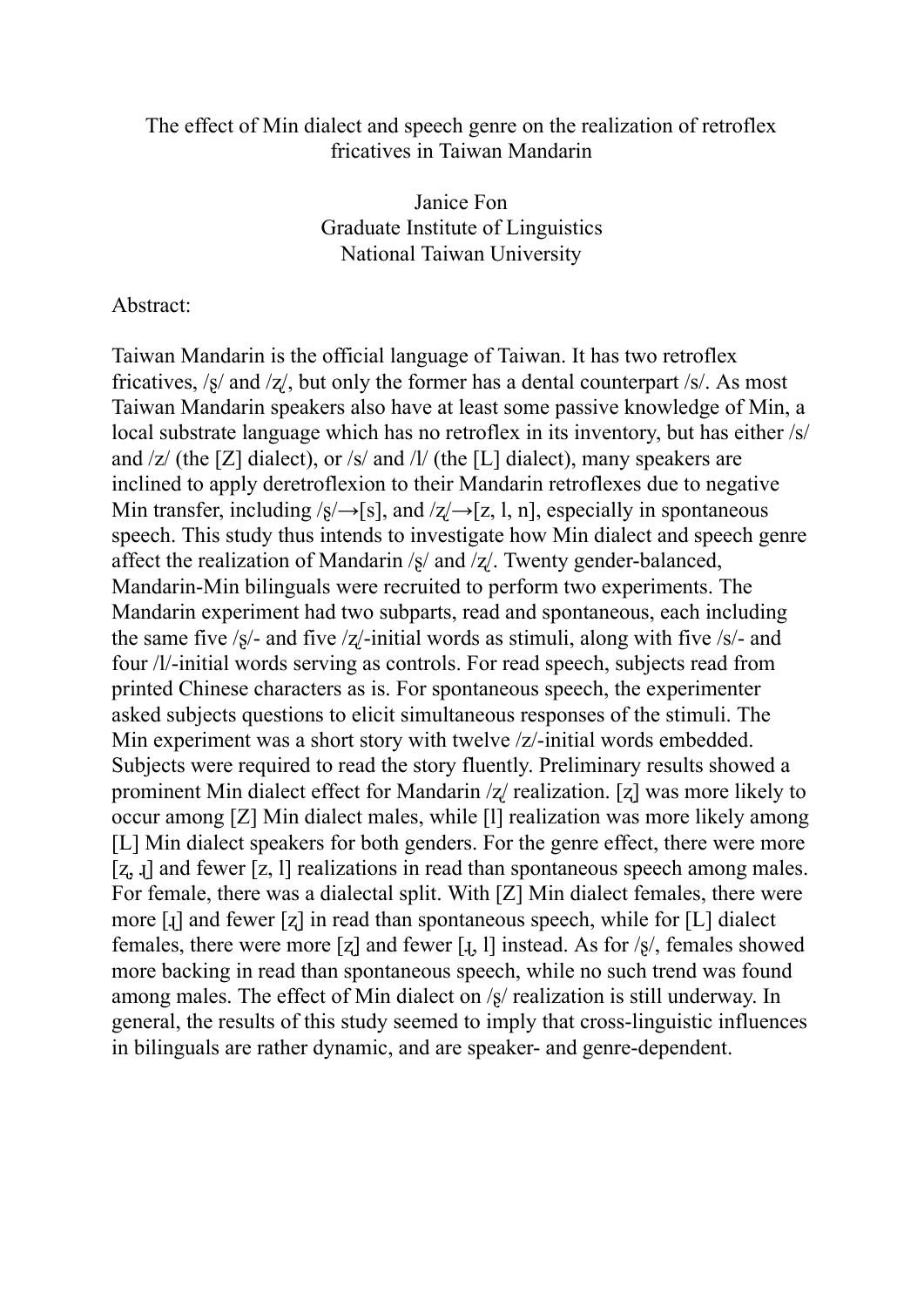# **Acquisition of Attributive Modification by Japanese Learners of English Makiko Hirakawa, Chuo University**

This paper explores what kind of input is necessary for successful acquisition of attributive modification in English by manipulating types of linguistic input Japanese learners are exposed to; i.e., explicit instruction, study abroad (natural exposure), and input flood. If there are two or more adjectives in English, the ordering of adjectives is rather strictly determined, as shown in the examples in (1); (1a) is acceptable, but (1b) is unacceptable. In contrast, there are no such restrictions on adjective ordering in Japanese. So the Japanese equivalents in (2) are both acceptable with no interpretive differences between them.

|  | $(1)$ a. small square table | b. *square small table  | (Sproat & Shih, 1991, p. 565)                    |
|--|-----------------------------|-------------------------|--------------------------------------------------|
|  | (2) a. chiisana shikakui ie | b. shikakui chiisana ie |                                                  |
|  | small square house          |                         | square small house (Sproat & Shih, 1991, p. 582) |

Sproat and Shih (1991) suggested two types of modification, direct and indirect. Briefly, English observes direct modification for prenominal adjectives, which exhibit rigid ordering, whereas Japanese observes indirect modification so that adjective ordering is free. Laenzlinger (2005) has proposed a hierarchical order of multiple adjectives in (3), which applies crosslinguistically to direct-modification languages: absolute (A) adjectives (in NON-SCALAR PHYSICAL PROPERTY) are closer to the head noun than non-absolute (NA) adjectives (in QUANTIFICATION to MEASURE).

(3)  $\lceil_{\text{OUANTIF}}$  ordinal > cardinal >  $\lceil_{\text{SPEAK-ORIENT}}$  subjective comment > evidential >  $\lceil_{\text{SCALER}}$ PHYSICAL PROPERTY size > length > height > speed > depth > width | >  $\lceil_{MEASURE}$  weight > temperature > wetness > age] >  $\lceil_{\text{NON-SCALAR PHYSICAL PROPERTY}}$  shape > color > nationality/  $origin > material$  (Laenzlinger, 2005, p.650 (14))

Two experimental studies were administered to investigate whether learners of English whose first language (L1) has no strict adjective ordering ever come to acquire L2 adjective ordering in (3) (Hirakawa et al. 2019). In Study I, an explicit instruction (EI) group (*n* = 13) and a natural exposure (NE) group  $(n = 12)$  responded to a preference task with five types of adjective combinations (see Table 1). In Study II, an input flood (IF) group ( $n = 15$ ) and a NE group  $(n = 16)$  were involved in the same task. The EI group received 90-minute EI across three weeks while the IF group received positive evidence with multiple adjectives over 15 weeks. The NE groups participated in three or five-week intensive study-abroad programs in North America. Results from the two studies showed that many of the participants failed to make correct choices at the pre-test (Test 1) indicating difficulty with adjective ordering restrictions and that only the EI group improved in their performance at the post-tests (Tests  $2 \& 3$ ).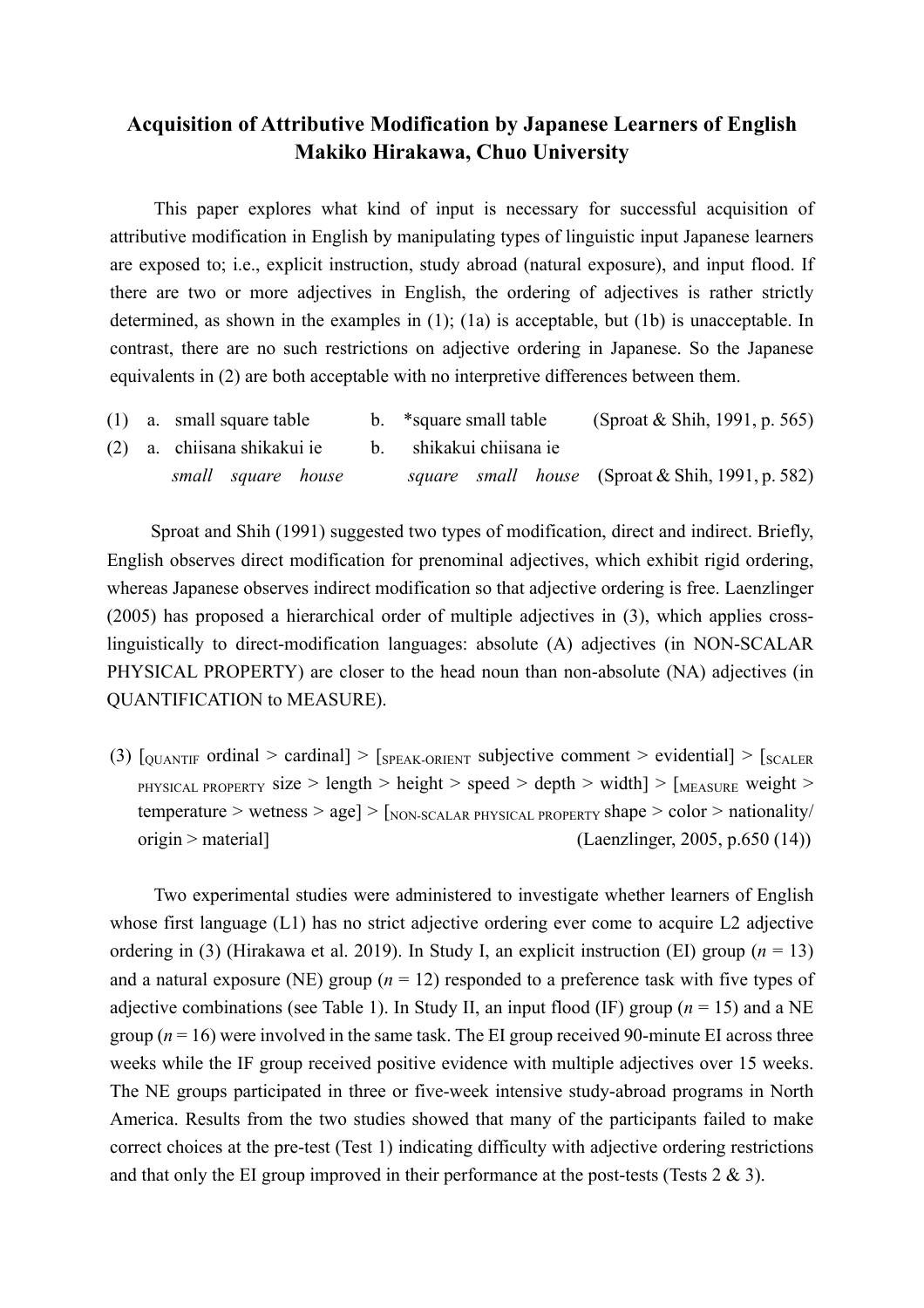### **Selected References:**

- Hirakawa, M., Shibuya, M., and Endo, M. (2019). Explicit instruction, input flood, or study abroad: Which helps Japanese learners of English acquire adjective ordering? *Language Teaching Research*, 23 (2), 158–178.
- Laenzlinger, C. (2005). French adjective ordering: Perspectives on DP-internal movement types. *Lingua*, *115*, 645–689.

|                            | Type          | Example                      | # of items |
|----------------------------|---------------|------------------------------|------------|
| <b>Binary Combination</b>  | $(i)$ A-A     | a round glass table          |            |
|                            | $(ii)$ NA-NA  | a small light PC             |            |
|                            | $(iii)$ NA-A  | <i>short brown</i> hair      | 5          |
| <b>Ternary Combination</b> | $(iv)$ NA-A-A | a nice round glass table     |            |
|                            | NA-NA-A       | <i>lovely new pink shoes</i> | Ć          |

#### **Table 1 Summary of test stimuli**

## **Table 2 Study 1 - Mean accuracy rates (%)**

|               |        | Explicit Instruction $(n=13)$ |                   |        | Natural Exposure $(n=12)$ |        |        |
|---------------|--------|-------------------------------|-------------------|--------|---------------------------|--------|--------|
| Type          | Test 1 | Test 2                        | Test <sub>3</sub> | Test 1 | Test 2                    | Test 3 | Test 1 |
| A-A           | 60     | 83                            | 97                | 72.    | 73                        | 78     | 85     |
| $(ii)$ NA-NA  | 65     | 81                            | 79                | 58     | 73                        | 65     | 79     |
| $(iii)$ NA-A  | 75     | 97                            | 92                | 63     | 73                        | 77     | 97     |
| $(iv)$ NA-A-A | 40     | 85                            | 98                | 58     | 68                        | 60     | 82     |
| $(v)$ NA-NA-A | 52     | 87                            | 90                | 52     | 29                        | 58     | 83     |
| Mean (All)    | 59     | 86                            | 91                | 61     | 63                        | 68     | 85     |

## **Table 3 Study 2 - Mean accuracy rates (%)**

|               |        | Input Flood $(n=15)$ | Natural Exposure $(n=16)$ | $NS(n=12)$ |          |
|---------------|--------|----------------------|---------------------------|------------|----------|
| Type          | Test 1 | Test 2               | Test 1                    | Test 2     | Test 1   |
| $A-A$         | 75     | 60                   | 69                        | 64         | 88       |
| $(ii)$ NA-NA  | 53     | 60                   | 59                        | 55         | 78       |
| $(iii)$ NA-A  |        |                      | 75                        |            | 93       |
| $(iv)$ NA-A-A | 60     | 60                   | 68                        | 59         | $\gamma$ |
| $(v)$ NA-NA-A | 40     |                      | 36                        | 49         | 68       |
| Mean (All)    | 58     | 60                   | 61                        |            | 80       |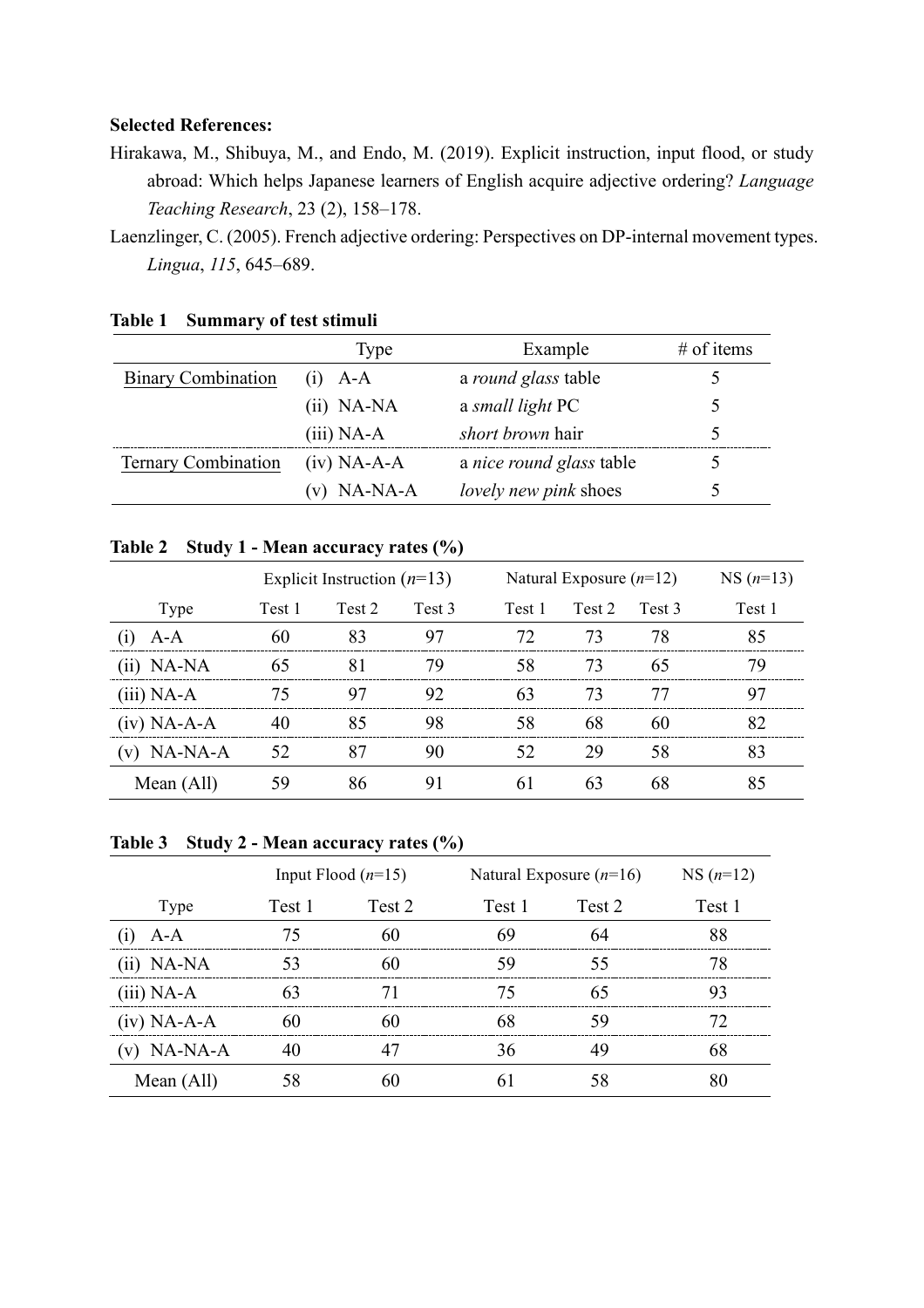#### **Topic in Nuclear Scope**

Takeo Kurafuji (Ritsumeikan University)

The Japanese topic marker *-wa* is multifaced and its functions have been investigated from several perspectives. One of the well-known restrictions on topic-marked nominals is referentiality/specificity: only referential/specific nominals can be followed by *-wa*. It follows from this restriction that the topic marker cannot be attached to wh-indefinites or QPs. There is a case in which a nominal with *-wa* is not interpreted as being referential or specific, however, as given in (1).

(1) Wakategeinin-ga yakuzaeiga-ni syutuensuru-to young.comedian-nom Japanese.mafia.movie-in appear-cond taitei soitu-**wa** sugu koros-are-ru. mostly that.guy-**top** immediately kill-pass-pre 'If a young comedian appears in a Japanese mafia movie, mostly he is immediately killed (in that movie).'

This is a donkey sentence, where *soitu* 'that guy/he' in the consequent clause is interpreted as being bound by the quantificational adverb (Q-adv) *taitei* 'mostly'. So (1) is paraphrased as "most young comedians who appear in a Japanese mafia movie are killed immediately (in that movie)." The point is that *soitu* is topic marked but it is neither referential nor specific.

Closely related is the notion of aboutness, which can be nicely captured by a dynamic approach such as Portner and Yabushita (1998) or by a speech act theory advocated by Krika (2001), as long as referential/specific nominals are concerned. Putting aside the question of whether (1) is a statement about *soitu*, the truth conditions of (1) seem to be able to be represented with the assertion operator à la Krifka (2001) as in (2).

(2) MOST( $\lambda$ x[young-comedian'(x) & ∃y[movie'(y) & appear-in'(x, y)]])

 $(\langle x, \lambda z \vert \text{ASSERT} \vert \text{be-killed-immediately'} \vert z \rangle)$ 

Topic-comment structure is represented as a pair  $\langle A, \lambda z | B \rangle$ , where A a topic, B a comment, and  $\lambda z[B](A)$  is a statement about A. ASSERT[p] means something like the speaker believes that p updates a context. So roughly speaking, the consequent clause in (2) means "as for x, I assert that x is killed immediately," which seems correct. However, a representation like (2) is ruled out for an independent reason. Krifka (2001) argues that speech act operators can be in the scope of "conjunctive" operators like *every* but not in the scope of "disjunctive" operators like *no* and *most*, based on the discussion of wh-questions with quantifiers. In (2) MOST outscopes ASSERT, which makes the representation uninterpretable.

The correct truth conditions of  $(1)$  thus should be something like  $(3)$ , where the topic is the antecedent of the conditional, and the comment is the consequent including the Q-adv.

(3)  $\langle \lambda x[young-condian'(x) \& \exists y[movie'(y) \& appear-in'(x, y)] \rangle$ 

 $\lambda P[ASSERT[MOST(\lambda x[P(x)])(\lambda x[be-killed-immediately'(x)])]]$ (3) is read: "As for the set of young comedians who appear in a Japanese mafia movie, I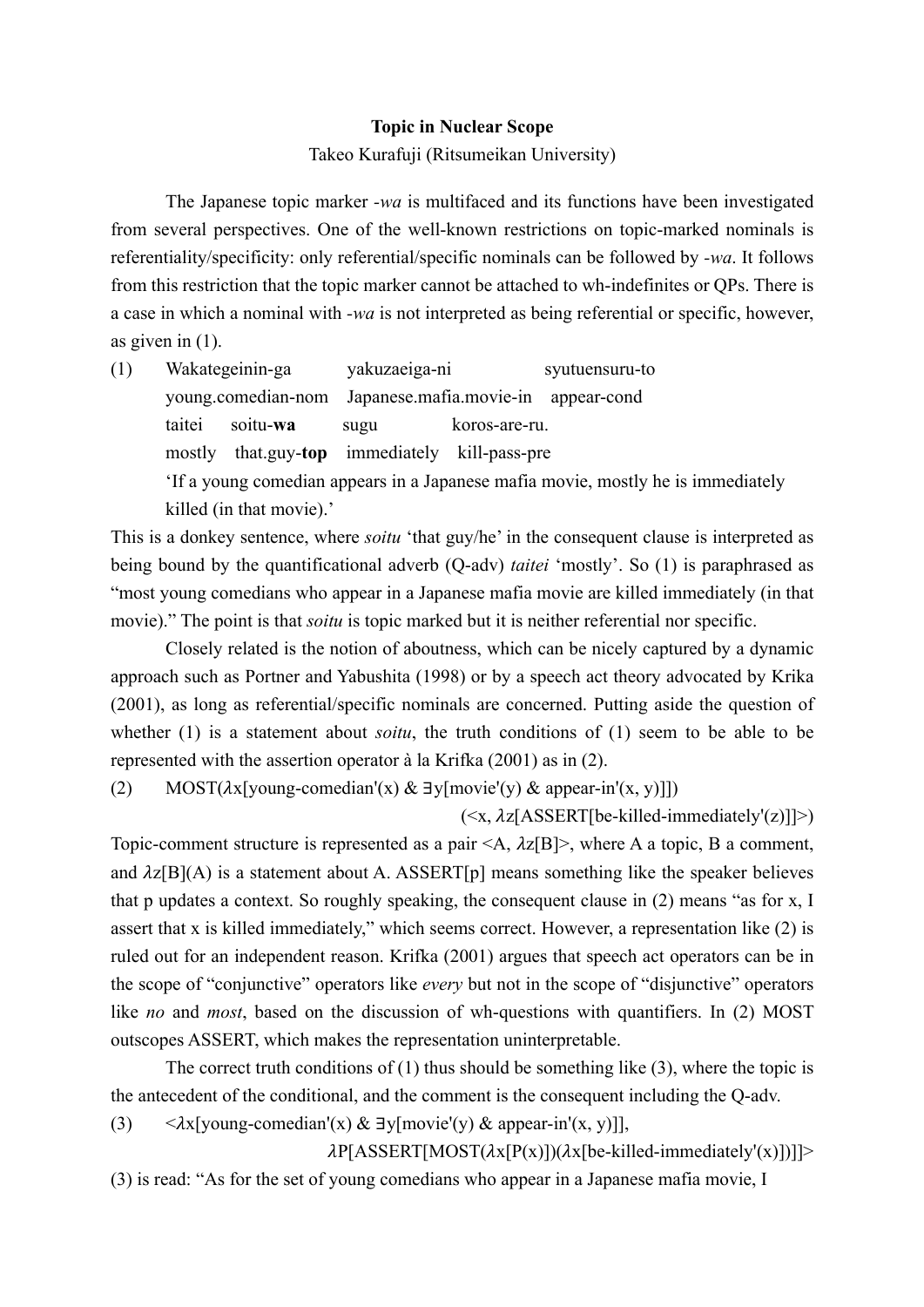assert that most members of that set are killed immediately (in that movie)."

Now the question is: What is the contribution of *-wa* in (2)? I would like to suggest that XP*-wa* is located in a designated syntactic position, which is assumed to be above *v*P and below ASSERTION, is interpreted as a member of the contextually salient set; i.e.  $\lambda x[x \in S_i \&$ salient'( $S_i$ )]. This is plugged in as part of the first argument of MOST since it is the place that corresponds to the surface syntactic position of the subject.

(4)  $\langle \lambda x | \text{young-comedian}(x) \& \exists y | \text{movie}'(y) \& \text{ appear-in}'(x, y) |$ 

 $\lambda P[ASSERT[MOST(\lambda x[x \in S_i \& \text{salient'}(S_i) \& P(x)])(\lambda x[be-killed-immediately'(x)])]$ The salient set  $S_i$  refers to the set interpreted as topic, with which P is eventually replaced. So the proposed semantics of *-wa* seems vacuous truth-conditionally, but actually plays a very crucial role when we consider topic sensitivity of Q-advs as follows.

As is well known, Q-advs are topic-sensitive (cf. Chierchia (1995)).

- (5) a. Dolphins are truly remarkable. When a trainer trains a dolphin, she usually makes it do incredible things.
	- b. Trainers from here are absolutely remarkable with all sorts of animals. If a trainer from here trains a dolphin, she usually makes it do incredible things.

In the case of Japanese donkey sentences, the asymmetric quantification by Q-advs is affected by the position/topic-marking of donkey anaphora, as shown in (6).

(6) Gakuzyutusyo-ga ote syuppansya-kara de-ru-to, academic.book-nom big publisher-from come-pres-cond taitee {soko-**wa/**-ga sore-o}/{sore**-wa**/-o soko-ga} mostly that.place-top/-nom it-acc it-top/-acc that.place-nom gakkai-de tenzisu-ru. conference-at exhibit-pres

'If an academic book appears from a big publishers, usually it exhibits it at a conference.' When *soko*-*wa* is used in (6), clearly the Q-adv asymmetrically quantifies over the domain of publishers that have published an academic book, not the domain of academic books that appear from a big publisher. On the contrary, when *sore-wa* is used, the latter set is targeted by the Qadv. At the point of interpreting the antecedent clause, it is unknown which set is salient. But when *sore/soko-wa* is interpreted, the salient set is indicated and it provides the target of Qadvs. This effect is caused by the set saliency given by salient'( $S_i$ ).

#### **References**

Chierchia, Gennaro (1995) *Dynamics of meaning*, University of Chicago Press. Krifka, Manfred (2001) Quantifying into question acts. Natural Language Semantics 9: 1-40. Portner, Paul and Katsuhiko Yabushita (1998) The semantics and pragmatics of topic phrases.

Linguistics and Philosophy 21: 117-157.